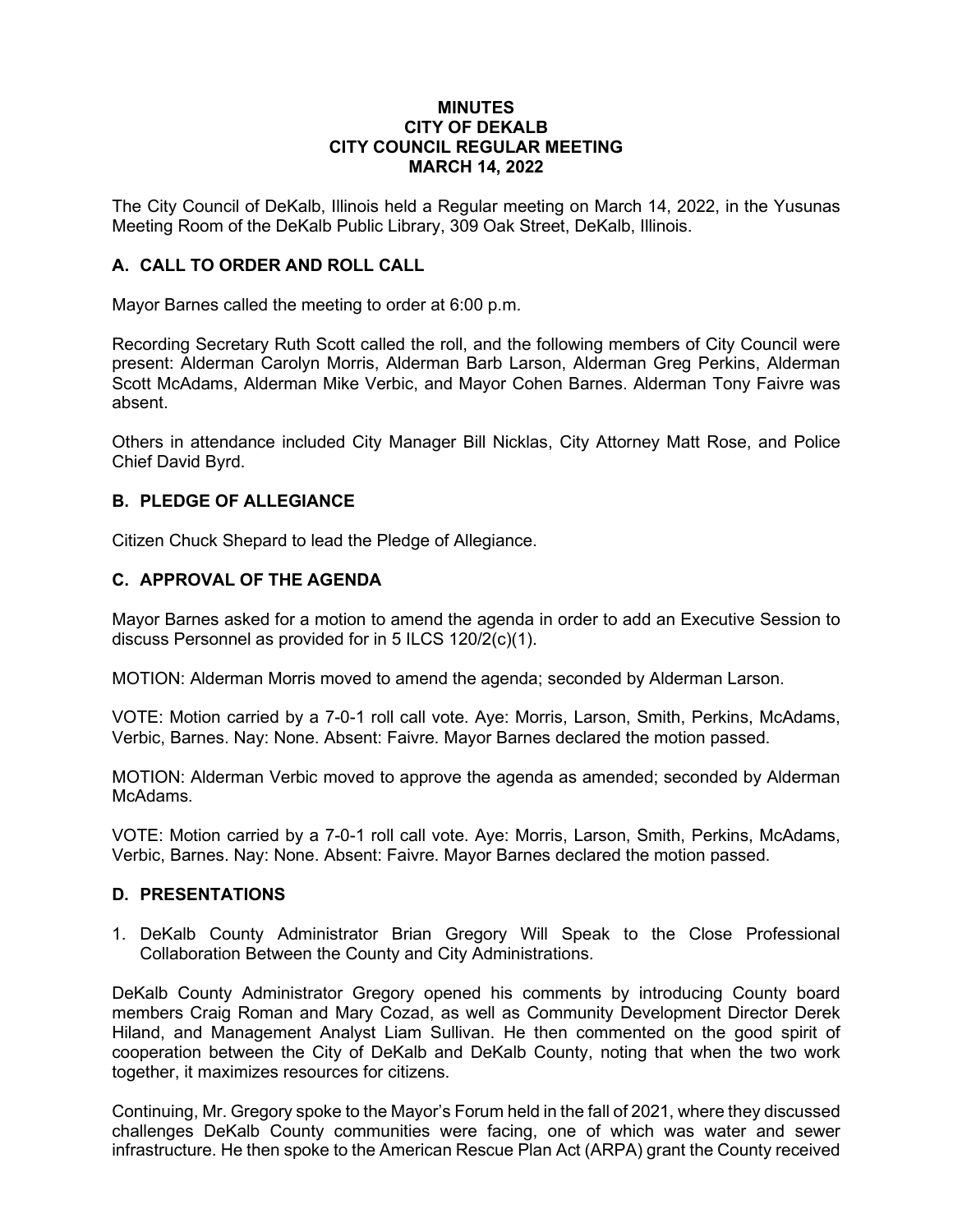Regular Meeting Minutes March 14, 2022 Page 2 of 11

(\$1.4 million), stating that \$100,000 was set aside for each of the 14 cities, villages, and towns within DeKalb County for water, sewer, and broadband infrastructure, including the City of DeKalb.

Mr. Gregory then spoke to the One County Initiative they've started, which has internal and external components. The internal component has begun within the County in order to bring more cohesiveness among their departments, which are spread over multiple campuses. The external component will look toward being a partner to all DeKalb County communities. He further stated that the County will look towards the larger communities, such as DeKalb, for leadership.

Mr. Gregory then spoke to the collaboration between DeKalb County and the City of DeKalb Fire and Police Departments, as well as the City's Transportation Division and their work with DSATS (DeKalb Sycamore Area Transportation Study). He then spoke to Planning Director Dan Olson's work with the County's Regional Plan Commission.

Mr. Gregory continued, offering praise to the City regarding the economic development in DeKalb south of I-88. He then shared a story about the DeKalb County Nursing Home expansion and how the City's Community Development Department and Building Division worked with them in a professional manner to get their occupancy permit.

Mayor Barnes stated the Mayor's Forum is a great platform for community leaders to share best practices. He reciprocated Mr. Gregory's comments by offering praise to DeKalb County for their response whenever the City reaches out for assistance, noting the County is a great partner to the City of DeKalb.

In closing, Mr. Gregory stated that while there's a lot of work to do, the City and the County have a great working foundation and he looks forward to building on that foundation for many years to come.

## **E. PUBLIC PARTICIPATION**

There was none.

## **F. APPOINTMENTS**

1. Reappointment of Jeanine Holcomb to the Citizens' Community Enhancement Commission for the Completion of a Three-Year Term through December 31, 2024.

Mayor Barnes read the title above in its entirety.

MOTION: Alderman Smith moved to approve the reappointment; seconded by Alderman Morris.

VOTE: Motion carried by a 6-0-1-1 roll call vote. Aye: Morris, Smith, Perkins, McAdams, Verbic, Barnes. Nay: None. Abstain: Larson. Absent: Faivre. Mayor Barnes declared the motion passed.

## **G. APPROVAL OF THE MINUTES**

1. Minutes Submitted by the City Clerk

There were none.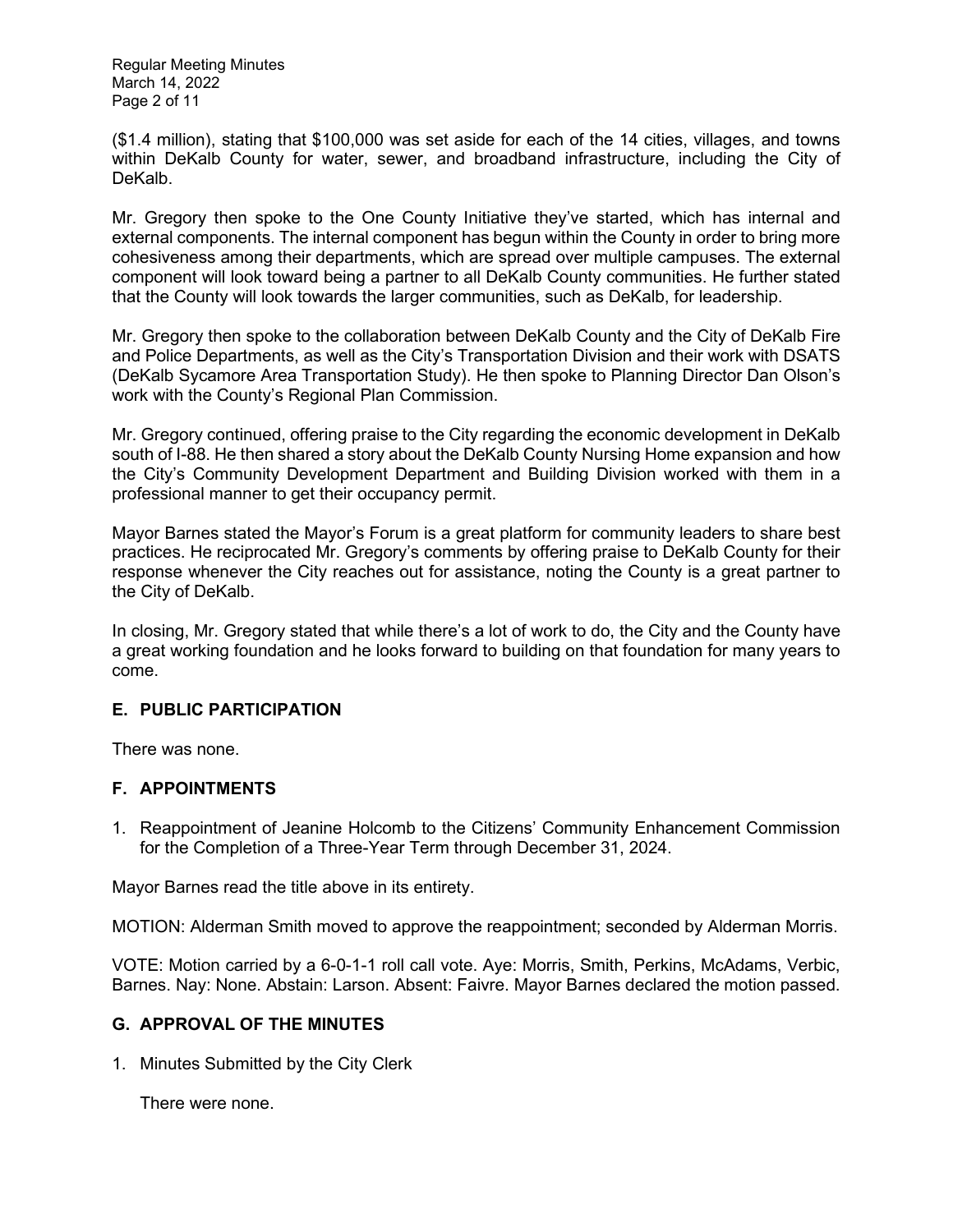- 2. Minutes Submitted by the Recording Secretary
	- a. Minutes of the Regular City Council Meeting of February 28, 2022.

Mayor Barnes read the title above in its entirety.

MOTION: Alderman Perkins moved to approve the minutes; seconded by Alderman McAdams.

VOTE: Motion carried by a 7-0-1 roll call vote. Aye: Morris, Larson, Smith, Perkins, McAdams, Verbic, Barnes. Nay: None. Absent: Faivre. Mayor Barnes declared the motion passed.

Mayor Barnes noted that City Clerk Cohen reported to Recording Secretary Scott and the Daily Chronicle that he would be out of the area for this meeting. He further noted that the City Clerk did not notify him of the absence.

## **H. CONSENT AGENDA**

Mayor Barnes read the following Consent Agenda items by title only:

- 1. Accounts Payable and Payroll through March 14, 2022, in the Amount of \$4,223,523.68.
- 2. Resolution 2022-025 Authorizing a Workers' Compensation Lump Sum Petition and Order in the Amount of \$20,559.25.

MOTION: Alderman Verbic moved to approve the Consent Agenda; seconded by Alderman Larson.

VOTE: Motion carried by a 7-0-1 roll call vote. Aye: Morris, Larson, Smith, Perkins, McAdams, Verbic, Barnes. Nay: None. Absent: Faivre. Mayor Barnes declared the motion passed.

### **I. PUBLIC HEARINGS**

There were none.

### **J. CONSIDERATIONS**

1. Adopting a Lead Service Line Replacement Program.

Mayor Barnes read the title above for the record.

MOTION: Alderman McAdams moved to bring this item to the floor for discussion; seconded by Alderman Smith.

Prior to his overview, City Manager Nicklas indicated that the \$100,000 in ARPA funds provided by DeKalb County will be put toward the City's lead service line replacement program.

City Manager Nicklas provided an overview of this item based on the information provided in the agenda packet. In the FY2022 City Budget, the Council set aside \$1,000,000 in ARPA funds in the Water Capital Fund to incentivize lead service replacement within the City. In the Fall of 2021, the City's Water Department surveyed City homes suspected of having lead services, which revealed that there were approximately 200 lead services in DeKalb, rather than 400 as originally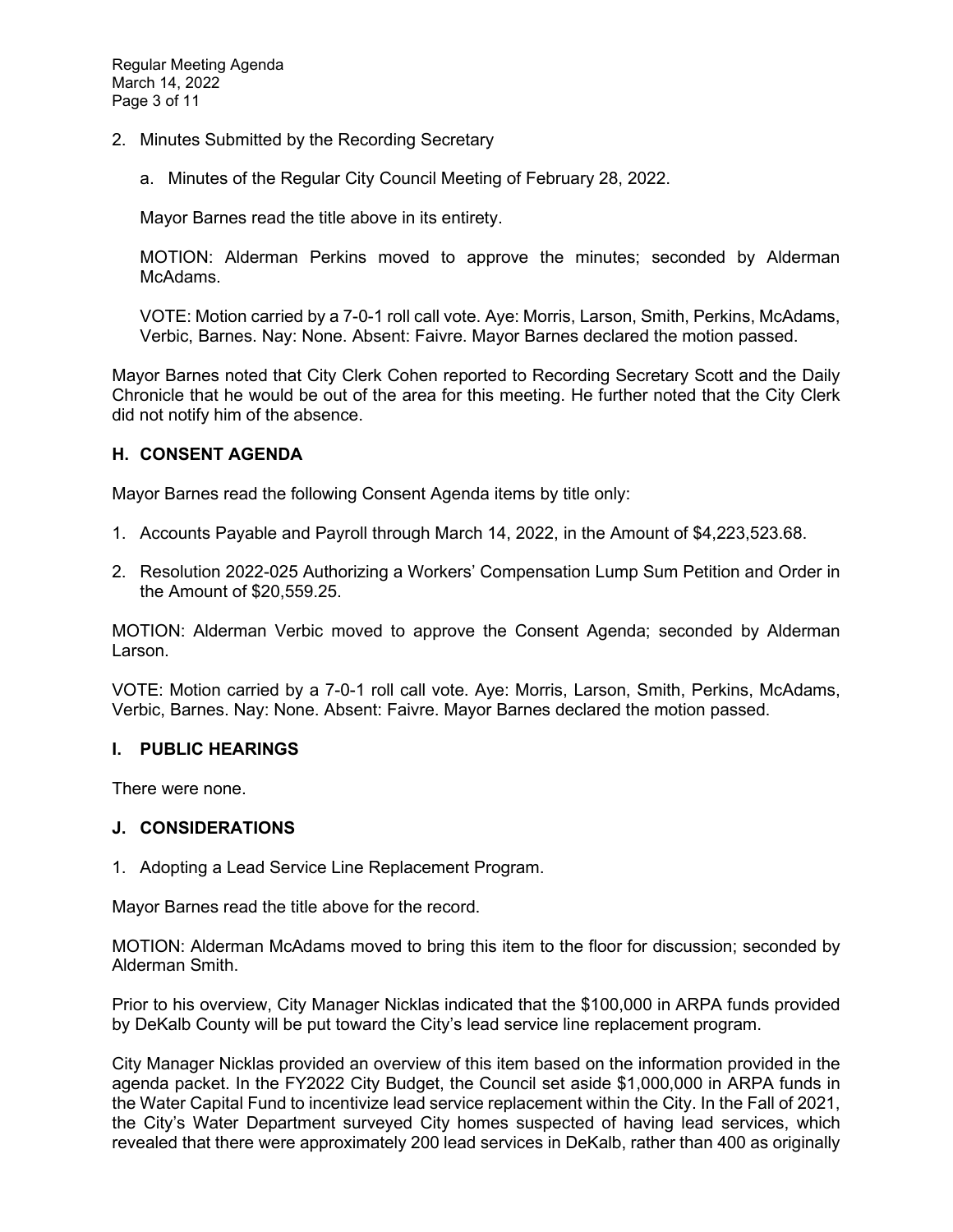estimated. The purpose of this consideration is to provide an opportunity for Council to explore the possible criteria for ARPA grants to qualified homeowners.

City Manager Nicklas provided Council with two options for assisting with the replacement of the lead service lines, both of which invite participation from the homeowner to replace the private portion of the house service.

Option 1: Replace only the public portion of the roughly 200 lead service lines from the mains to residential shut-off boxes with ARPA funds.

Option 2: Replace the public portion of the roughly 200 lead service lines from the street mains to residential shut-off boxes with ARPA funds and offer an incentive of an additional \$1,500 or 50% of the estimated cost to replace the private portion of the lead service line to the residence, whichever is less.

Alderman Larson stated that if the City is going to do the street portion to the shutoff, she would prefer a one-time offer of assistance to homeowners so that the work is completed at the same time.

City Manager Nicklas added that if the City is using ARPA funds, they have to be committed by the end of 2024 and spent by the end of 2026. Further, the Illinois Lead Service Line Notification and Replacement Act requires that the City have a program in place and begin removal no later than January 1, 2027.

Alderman Perkins asked if the City knows where the properties with lead service lines are. City Manager Nicklas replied that a list has been compiled.

Alderman Perkins then asked how the homeowners will be engaged in the process. City Manager Nicklas replied that once Council provides guidance on the cost, a program will be written, and homeowners will be notified.

Alderman Morris stated she's leaning towards option 2, adding she wants to encourage homeowners to make the valuable infrastructure change now so that it doesn't become more of a burden to the household in the future.

Alderman Smith asked if one vendor could be chosen to do all of the work in order to reduce overall cost. City Manager Nicklas replied that information will be worked up at a staff level. Most of the sites involved are scattered. He noted that the ARPA funds won't cover the entire project, but the Illinois Environmental Protection Agency (IEPA) may provide some funding assistance. City Attorney Matt Rose added that information was released just today that some federal funding will be provided.

Brief discussion ensued.

Alderman Smith stated his support towards option 2.

There was general consensus among Council to the preference of option 2.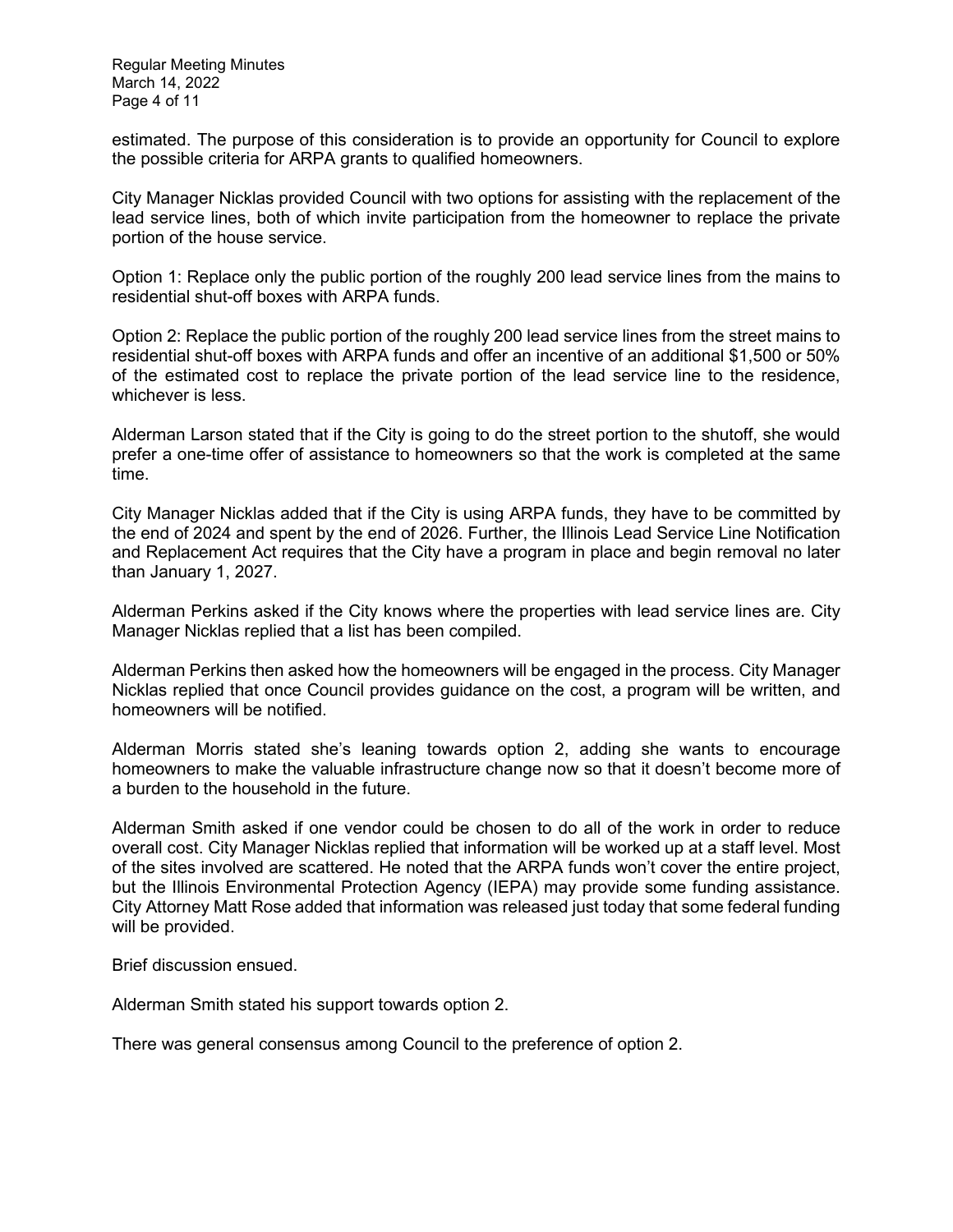# **K. RESOLUTIONS**

### **1. Resolution 2022-026 Authorizing the Dedication of the FY2022 Allocation to Barb City Manor (BCM) to Modernize an Auxiliary Hydraulic Elevator.**

Mayor Barnes read the resolution by title only.

MOTION: Alderman McAdams moved to approve the resolution; seconded by Alderman Larson.

City Manager Nicklas provided an overview of this item based on the information provided in the agenda packet. In 2019, the Council approved a resolution to execute a 10-year lease and operating agreement with BCM, which committed \$50,000 per year for capital improvements at the site through 2028. In 2020, the Council approved a resolution that authorized BCM to use the \$50,000 commitments for 2020 and 2021 to help offset the extraordinary cost (\$716,275) for the total replacement of their two main passenger elevators. The BCM board of directors would like to use the 2022 allocation of \$50,000 to help offset the modernization of a third, auxiliary hydraulic elevator in the facility's east wing. As BCM Administrator Maureen Gerrity explained in her background memorandum, the BCM board bid the repairs and has committed to spending \$166,200 for the maintenance on the auxiliary elevator.

There was no discussion among Council.

VOTE: Motion carried by a 7-0-1 roll call vote. Aye: Morris, Larson, Smith, Perkins, McAdams, Verbic, Barnes. Nay: None. Absent: Faivre. Mayor Barnes declared the motion passed.

### **2. Resolution 2022-027 Authorizing a Social Services Agreement for University Village Effective January 1, 2022, through December 31, 2024 (in the Amount of \$33,000 Per Year to the Family Service Agency as the Fiscal Agent).**

Mayor Barnes read the resolution by title only.

City Manager Nicklas provided an overview of this item based on the information provided in the agenda packet. This agreement allows the Family Service Agency to continue oversight of social service funding to University Village tenants, with services being provided by the Family Service Agency, DeKalb County Community gardens, Adventure Works, the DeKalb County Health Department, and 4-C: Community Coordinated Child Care.

There was no discussion among Council.

VOTE: Motion carried by a 7-0-1 roll call vote. Aye: Morris, Larson, Smith, Perkins, McAdams, Verbic, Barnes. Nay: None. Absent: Faivre. Mayor Barnes declared the motion passed.

**3. Resolution 2022-028 Awarding a Bid to Performance Construction Engineering in the Amount of \$641,892 for 2,384 Feet of Water Main Replacement on N. Thirteenth Street Between Clark Street and Sycamore Road with Staff Authority to Approve Change Orders Up to \$664,358.** 

Mayor Barnes read the resolution by title only.

MOTION: Alderman Smith moved to approve the resolution; seconded by Alderman McAdams.

City Manager Nicklas provided an overview of this item based on the information provided in the agenda packet. The existing water main along N. Thirteenth Street between Clark Street and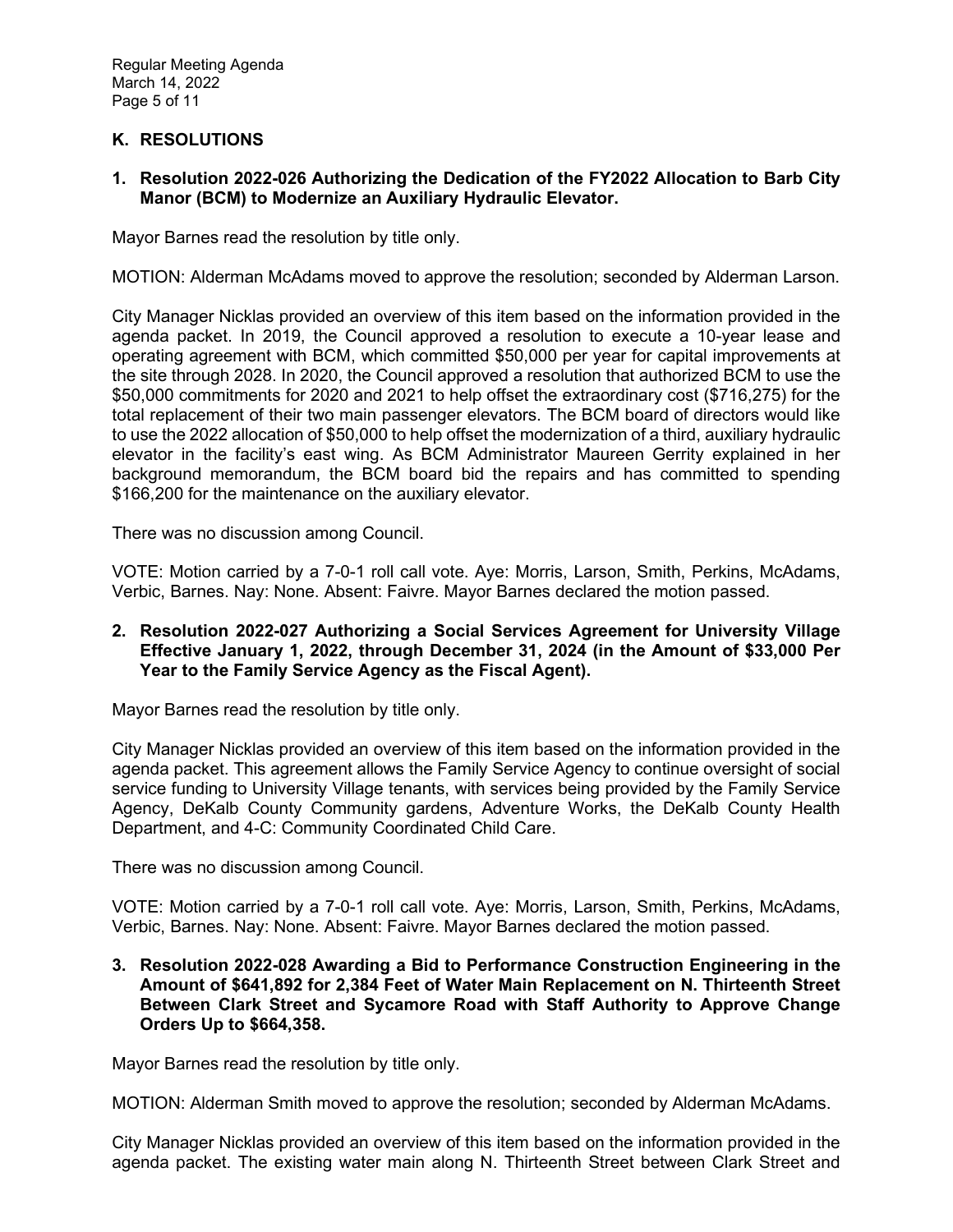Regular Meeting Minutes March 14, 2022 Page 6 of 11

Sycamore Road is a combination of four-inch and eight-inch cast iron piping originally installed in 1951. The water main has had numerous breaks over recent years causing water service disruptions to residents within the affected area. During the Fall 2021 City budget process, the Utility Division recommended replacing the main with a new eight-inch ductile iron water main to insure a safe and reliable water supply with adequate fire flow. Since Thirteenth Street is scheduled to be resurfaced in 2022 as part of the City's annual street maintenance program, the advance replacement of the main was logical to reduce future street excavations.

VOTE: Motion carried by a 7-0-1 roll call vote. Aye: Morris, Larson, Smith, Perkins, McAdams, Verbic, Barnes. Nay: None. Absent: Faivre. Mayor Barnes declared the motion passed.

## **L. ORDINANCES – SECOND READING**

**1. Ordinance 2022-012 Amending Chapter 51 "Traffic", Schedule C "Parking Prohibited", Schedule E "Limited Parking", and Schedule F "Limited Parking – Central Business District".** 

Mayor Barnes read the resolution by title only.

MOTION: Alderman McAdams moved to approve the ordinance on second reading; seconded by Alderman Morris.

City Manager Nicklas provided an overview of this item based on the information provided in the agenda packet. This item, which was considered on first reading on February 28, 2022, amends language for several signage schedules in Chapter 51 "Traffic" of the City's Municipal Code. The amendments are designed to accomplish the following:

- Consistently and accurately describe field locations of various street signs.
- Remove unintended confusion that has resulted because a previous or similar section or description has not been revised. The caution of "in with the new and out with the old" has sometimes been ignored in the urgency to "get in with the new."
- Replace sign language that no longer corresponds to conditions that may change as development has occurred. For example, speed limits have changed with higher volumes of traffic on new truck routes, but the code language is not consistent with the wording on the signage.

Mayor Barnes indicated he had not been contacted by anyone from the public regarding this item. City Council members indicated the same. There was no further discussion.

VOTE: Motion carried by a 7-0-1 roll call vote. Aye: Morris, Larson, Smith, Perkins, McAdams, Verbic, Barnes. Nay: None. Absent: Faivre. Mayor Barnes declared the motion passed.

## **M. ORDINANCES – FIRST READING**

## **1. Ordinance 2022-013 Publishing the Official Zoning Map of the City of DeKalb.**

MOTION: Alderman Perkins moved to approve first reading of the ordinance; seconded by Alderman Verbic.

City Manager Nicklas provided an overview of this item based on the information provided in the agenda packet. The Illinois Municipal Code (65 ILCS 5/11-13-19) requires municipal authorities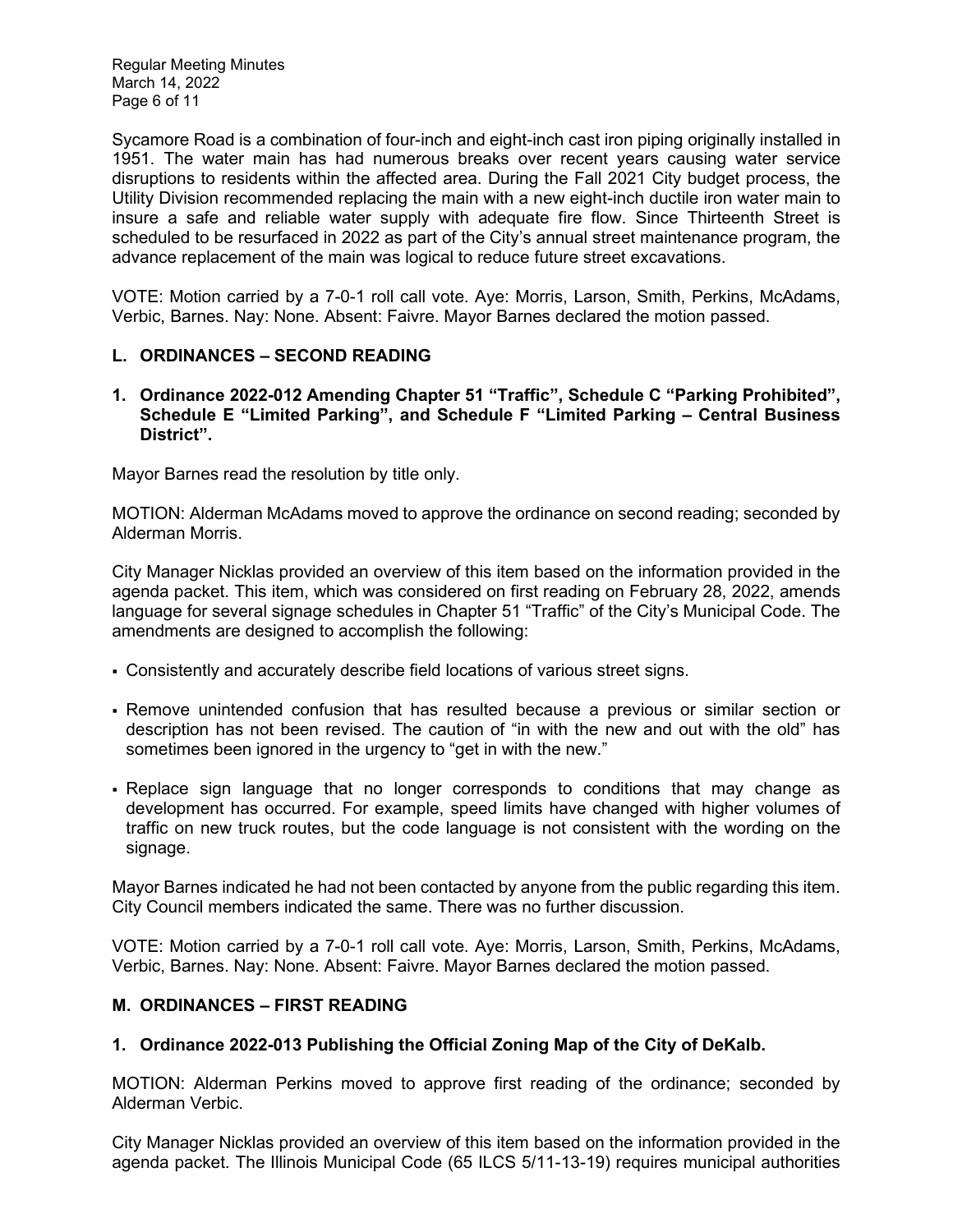to annually publish an Official Zoning Map. The 2022 map reflects the changes that were reviewed and approved by the Planning and Zoning Commission (PZC) and City Council throughout the course of the past year. This is also the time that any map errors that may have been identified can be corrected.

There was no discussion among Council.

VOTE: Motion carried by a 7-0-1 roll call vote. Aye: Morris, Larson, Smith, Perkins, McAdams, Verbic, Barnes. Nay: None. Absent: Faivre. Mayor Barnes declared the motion passed.

MOTION: Alderman Morris moved to waive second reading of the ordinance and approve; seconded by Alderman McAdams.

VOTE: Motion carried by a 7-0-1 roll call vote. Aye: Morris, Larson, Smith, Perkins, McAdams, Verbic, Barnes. Nay: None. Absent: Faivre. Mayor Barnes declared the motion passed.

### **2. Ordinance 2022-014 Amending Chapter 23 "Unified Development Ordinance", Article 7 "Supplemental District Regulations", as it Pertains to Cannabis Business Establishments within the City of DeKalb.**

Mayor Barnes read the ordinance by title only.

MOTION: Alderman Morris moved to approve first reading of the ordinance; seconded by Alderman McAdams.

Prior to City Manager Nicklas' overview of this item, Mayor Barnes stated he visited three dispensaries in Naperville and North Aurora over the weekend to see what the facilities are like, and spoke with a variety of people (staff, customers, security guards, etc.) to gather their impression on working with these types of companies. He further stated that he spoke with the mayor of Naperville to garner his impression on the dispensaries and what it's been like for that community.

Continuing, Mayor Barnes stated that his overall impression was that most of the businesses are very high end, and the staff were helpful and friendly, noting that from the outside, someone would never know the type of business it is. He added that the clientele he viewed were from all walks of life. Overall, from the information he gathered, he doesn't see why DeKalb shouldn't have a dispensary downtown, noting that Naperville's mayor indicated it has been a great addition to their downtown area. The dispensaries could be a way to generate additional sales tax revenue to close the financial shortfall identified in the draft 2022-2024 Financial Plan. He further noted that lines didn't seem to be a problem, with policies set in place in to combat the issue as it arises.

City Manager Nicklas provided brief information regarding this item, noting that the Planning and Zoning Commission (PZC) approved this item at their most recent meeting.

City Attorney Rose stated that if a dispensary was added to the downtown area, it would need a special use, which could be set up at Council's discretion.

Brief discussion ensued.

Alderman Larson stated she frequents a local dispensary due to a medical ailment. She added that there's a large senior population that utilizes the services of these establishments as well in order to get medicinal quality aid for a variety of ailments, and she strongly recommends approval of this item.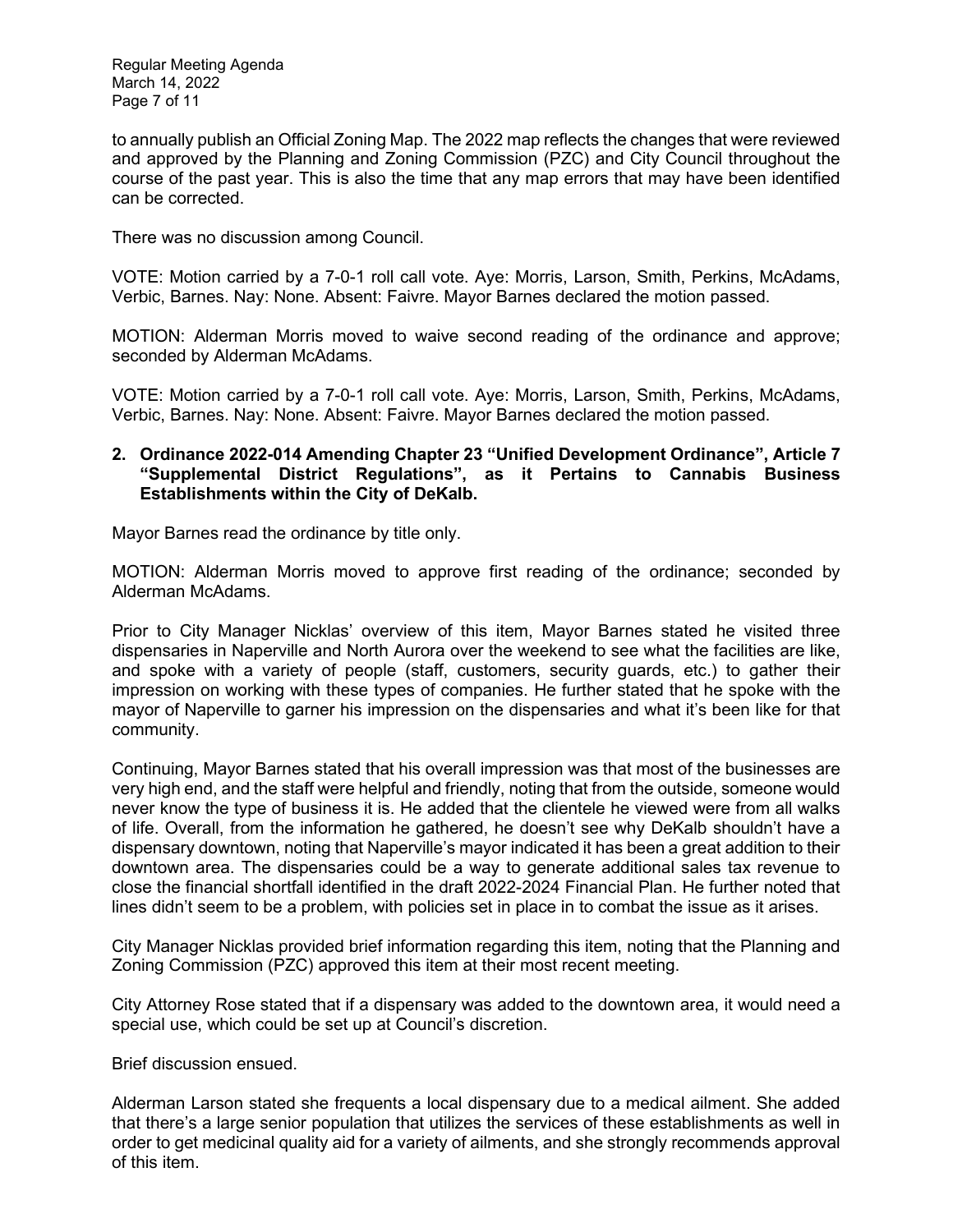Regular Meeting Minutes March 14, 2022 Page 8 of 11

Alderman McAdams stated that he's also a medical patient who utilizes the services of a local dispensary. This would give people an option to make their purchases discretely and do what they need to do to take care of their own health is important, and he strongly supports this item.

Alderman Verbic stated that DeKalb is an untested market, and our market is different than Naperville and Aurora. He further stated that he's been in dispensaries in various cities and saw much of what Mayor Barnes witnessed. However, his concern is from the standpoint of crime, and while he didn't see any results that would say adding a dispensary would increase crime, he wonders if it wouldn't add to the workload of the Police Department.

Police Chief Byrd stated that at this point the Police Department wouldn't look at it different than any other business. Security would be put in place by the dispensary.

Alderman Smith asked if the City has had any inquiries for the placement of dispensaries, to which City Manager Nicklas replied we had, especially for locations in the downtown area.

There was no further discussion.

VOTE: Motion carried by a 7-0-1 roll call vote. Aye: Morris, Larson, Smith, Perkins, McAdams, Verbic, Barnes. Nay: None. Absent: Faivre. Mayor Barnes declared the motion passed.

MOTION: Alderman Verbic moved to waive second reading of the ordinance and approve; seconded by Alderman Perkins.

VOTE: Motion carried by a 7-0-1 roll call vote. Aye: Morris, Larson, Smith, Perkins, McAdams, Verbic, Barnes. Nay: None. Absent: Faivre. Mayor Barnes declared the motion passed.

### **3. Ordinance 2022-015 Amending Chapter 38 "Intoxicating Liquors", Section 38.01 "Definitions", and Section 38.27 "Gambling Devices", as it Pertains to Video Gaming Terminal Operators.**

Mayor Barnes read the ordinance by title only.

MOTION: Alderman Smith moved to approve first reading of the ordinance; seconded by Alderman Larson. (No further action taken on this motion; see below.)

City Manager Nicklas provided a brief overview of this item, stating that the Illinois legislature recently passed Public Act 102-689, effective in December of 2021, that pre-empted home rule units from imposing any type of tax upon a video gaming terminal. The focus of this ordinance was to determine what terminal operators (those who supply the terminals to video gaming establishment owners) pay in terms of terminal fees. However, just before this meeting started, he received information that leads him to recommend that this item be postponed to a later date in order to gather more data.

MOTION: Alderman Verbic moved to postpone this item to a later date; seconded by Alderman Smith.

VOTE: Motion carried by a 7-0-1 roll call vote. Aye: Morris, Larson, Smith, Perkins, McAdams, Verbic, Barnes. Nay: None. Absent: Faivre. Mayor Barnes declared the motion passed.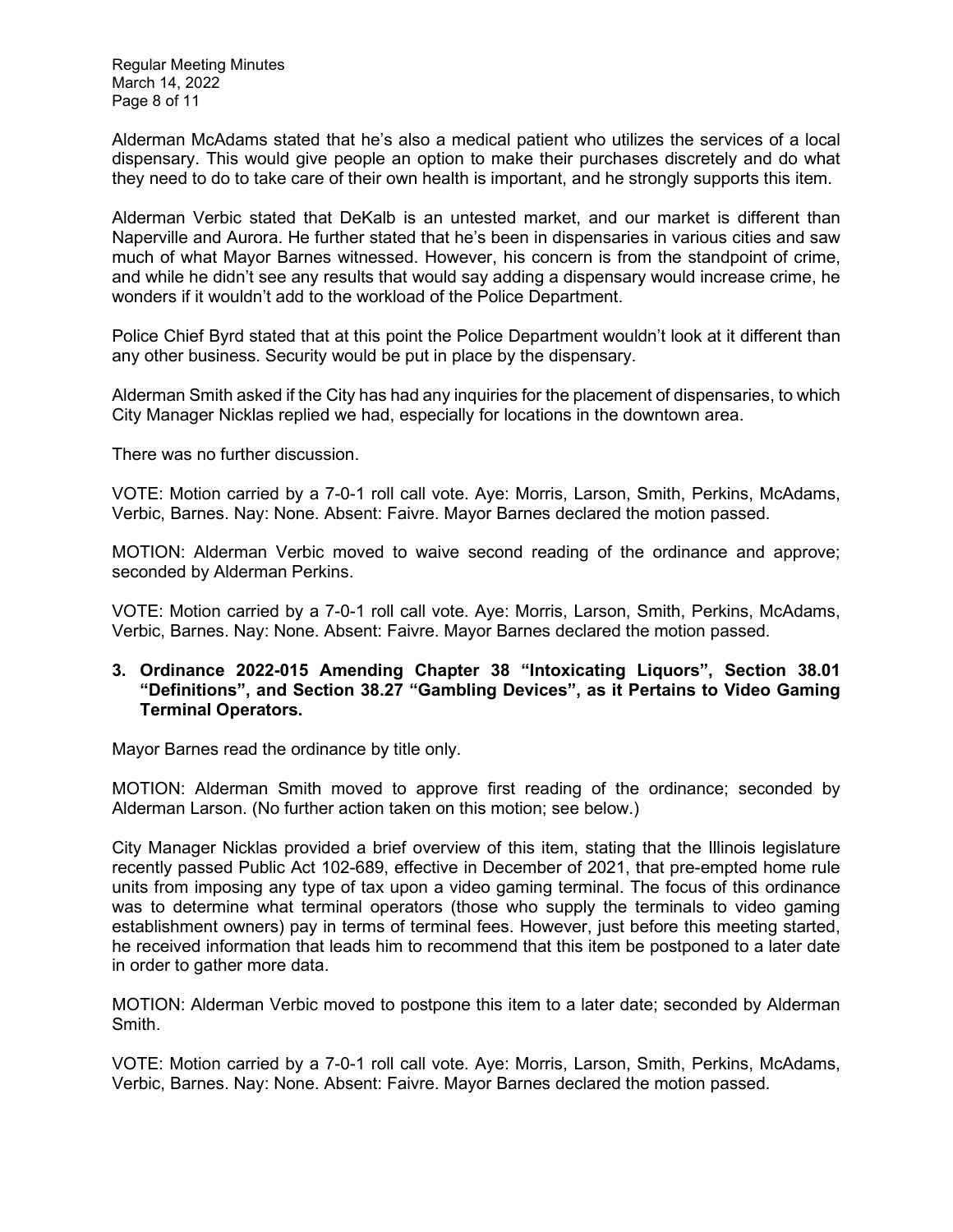### **4. Ordinance 2022-016 Approving a Water Service Agreement with Todd and Molly Green for 131 Greenwood Acres Drive.**

Mayor Barnes read the ordinance by title only.

MOTION: Alderman Verbic moved to approve first reading of the ordinance; seconded by Alderman McAdams.

City Manager Nicklas provided an overview of this item based on the information provided in the agenda packet. The owners of 131 Greenwood Acres Drive, Todd and Molly Green, are seeking the connection of their County-zoned property to the City's water system. The impetus for this request is the interest of the family in expanding their garage over the spot where their well head is established. Although the lot is unincorporated, a City water main was installed on this street section many years ago to serve future growth. The owners are also requesting a future water connection to an adjoining vacant lot (Lot #6) they own, immediately south of their home. City staff are not recommending the inclusion of the vacant lot at this time due to 1) the County will not permit a septic system because the lot is not large enough to meet the County's septic requirements. As a result, the construction of a new home on the lot would require connection to a public sanitary sewer, which is not available in the immediate area; and 2) the County has indicated they would not support residential construction on the vacant lot without utility service from the City and the Kishwaukee Water Reclamation District (KWRD).

There was no discussion among Council.

VOTE: Motion carried by a 7-0-1 roll call vote. Aye: Morris, Larson, Smith, Perkins, McAdams, Verbic, Barnes. Nay: None. Absent: Faivre. Mayor Barnes declared the motion passed.

MOTION: Alderman Verbic moved to waive second reading of the ordinance and approve; seconded by Alderman Morris.

VOTE: Motion carried by a 7-0-1 roll call vote. Aye: Morris, Larson, Smith, Perkins, McAdams, Verbic, Barnes. Nay: None. Absent: Faivre. Mayor Barnes declared the motion passed.

### **N. REPORTS AND COMMUNICATIONS**

1. Council Member Reports.

Alderman Verbic referenced an [article](https://northernstar.info/93627/news/campus/health-center-to-replace-lincoln-hall/) from the Norther Star regarding a new health center on the Northern Illinois University (NIU) campus at the former Lincoln Hall site, noting this will be an exciting addition to the Sixth Ward.

Alderman McAdams reported that he was invited to the NIU campus for a press conference by Governor J.B. Pritzker recently where Mayor Barnes spoke about economic development, and noticed that while the Mayor was speaking, Governor Pritzker seemed quite impressed.

Alderman Smith thanked all of those responsible for their work on the upcoming water and street work on Thirteenth Street and Fourteenth Street, noting that he and City Engineer Zac Gill will meet with the residents affected. He noted this is a good way to spend City money and get all the projects done at one time.

Alderman Morris reported on the sidewalk work being done on Dresser Road and thanked staff for making it come together. This will be a great safety feature addition.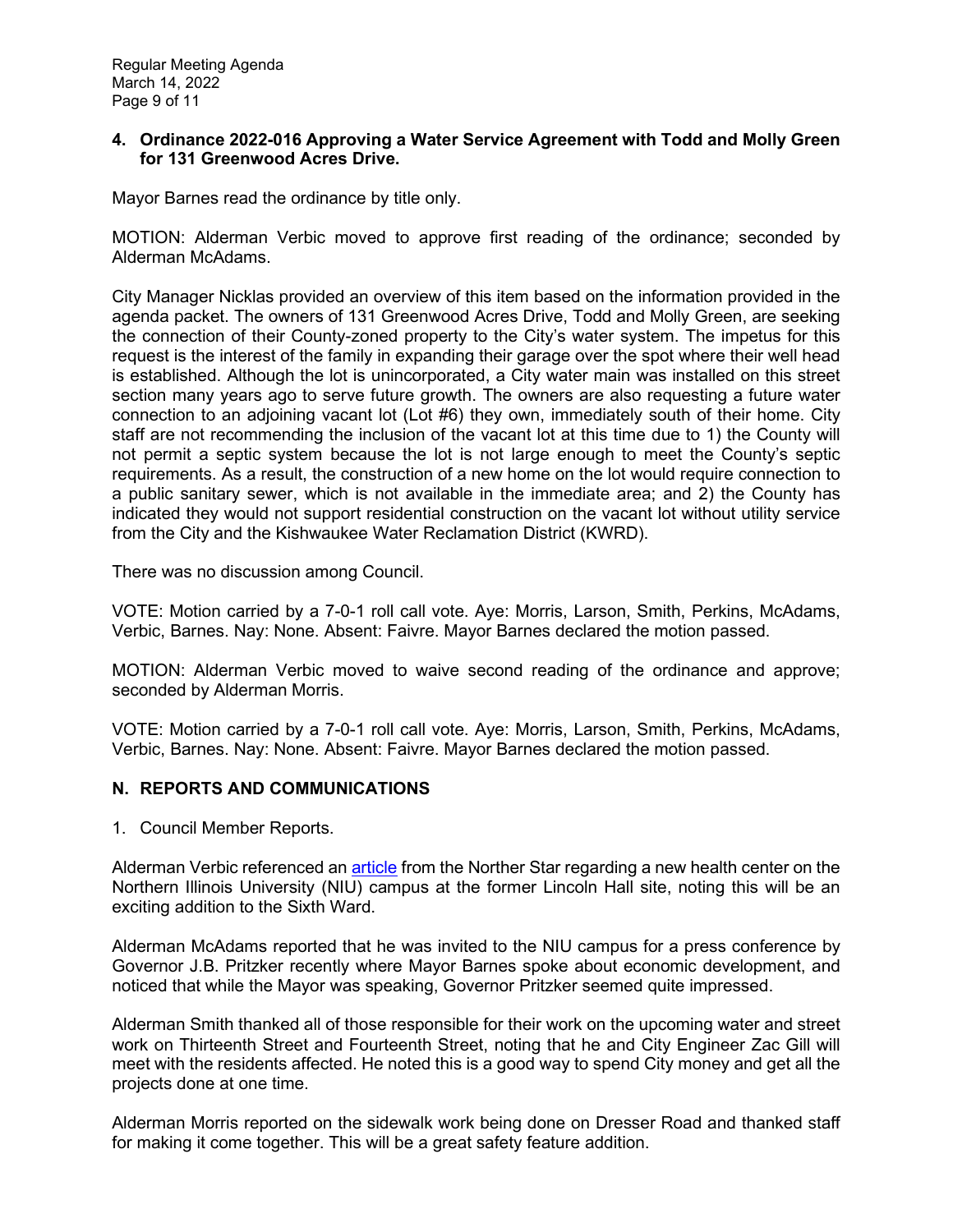Regular Meeting Minutes March 14, 2022 Page 10 of 11

Alderman Larson thanked Assistant Public Works Director Bryan Faivre for the information he provided on the City's wells and pumping station 101.

Alderman Perkins encouraged Fourth Ward residents to reach out to him with ideas for a future ward meeting.

Mayor Barnes reported the following:

- He attended a recent Human Relations Commission (HRC) meeting.
- He was able to briefly meet with Governor Pritzker to advise him of a couple of issues he'd like to discuss and received contact information to set up a meeting.
- He attended a recent Economic Development Commission (EDC) meeting that included conversations regarding the future, liability, and economic development in general.
- He attended a recent Citizen Police Review Board (CPRB) meeting, noting to Police Chief Byrd that his staff did a great job with the information they provided. He also noted that the CPRB members were highly engaged.
- He, City Manager Nicklas, and Planning Director Olson met with PZC Chair Max Maxwell to talk about the Comprehensive Plan.
- He met with the DeKalb Public Library Board (DPLB) Chair Susan Richter to discuss next year.
- He met with NIU Trustee Bob Pritchard to discuss NIU's strategic plan.
- He met with the City's firework vendor about how we can improve our display.
- And lastly, he was invited to welcome attendees to the IESA Wrestling Tournament, and it was very exciting.
- 2. City Manager Report.

City Manager Nicklas Bill reported that he and City staff will be working on completing a draft of the City's Comprehensive Land Use Plan. Discussions will be held with the PZC, as well as DeKalb residents.

City Manager Nicklas thanked Alderman Morris for her comments regarding the Dresser Road sidewalk. He also thanked City Engineer Gill for his work on seeing the project through. There will also be a sidewalk placed on Annie Glidden Road from Twombly Road in the future.

## **O. EXECUTIVE SESSION**

Mayor Barnes read the following Executive Session exemption title in its entirety:

1. Approval to Hold an Executive Session in Order to Discuss Personnel as Provided for in 5 ILCS 120/2(c)(1).

MOTION: Alderman Larson moved to recess for Executive Session; seconded by Alderman McAdams.